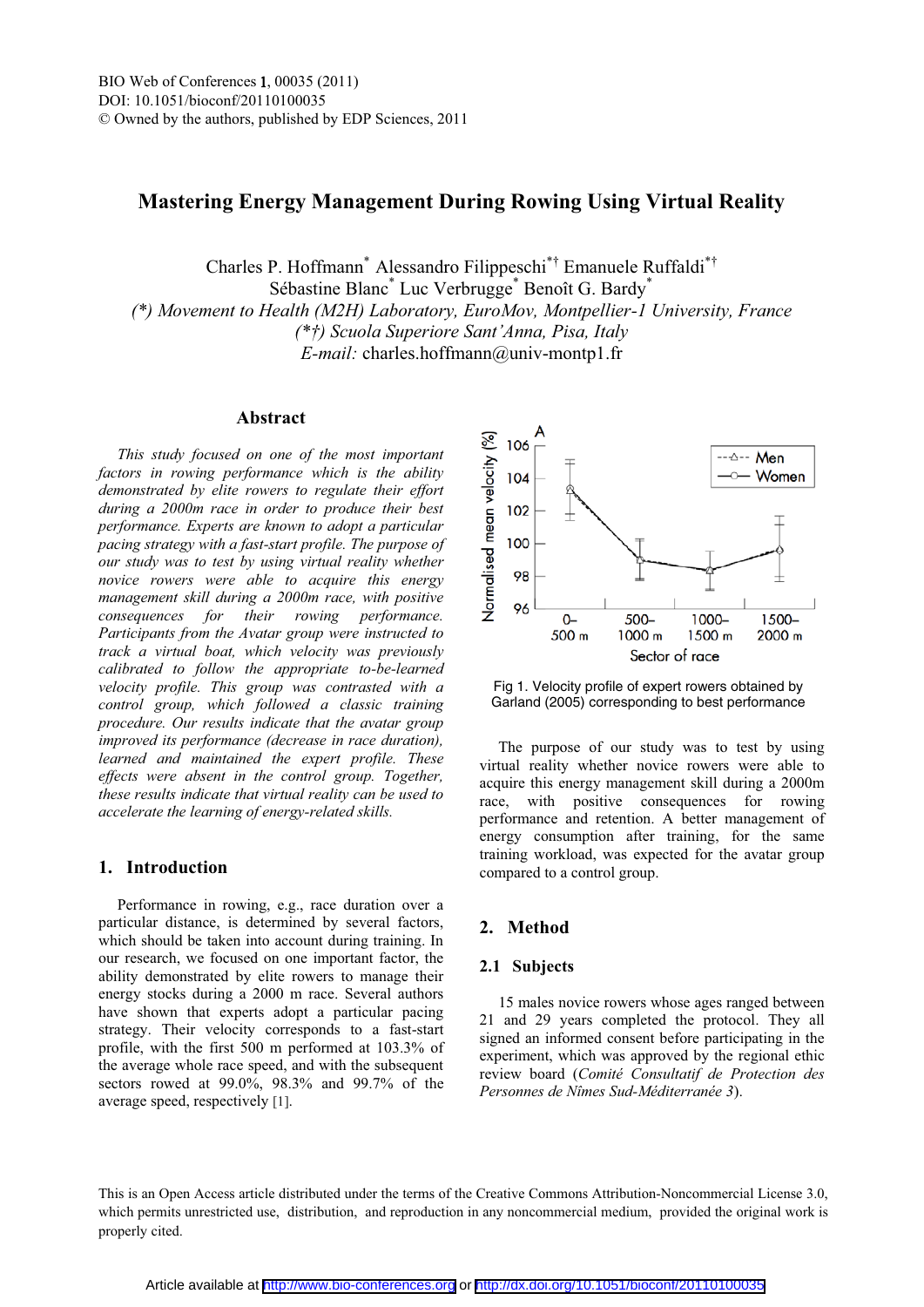### **2.2 Procedure**

Participants were divided into two groups. The control group (*n =* 8) followed a classic indoor rowing training which consisted of several 2000m races. The avatar group  $(n = 7)$  benefitted from an energymanagement information - represented by an avatar boat - visible on a large screen located in front of participants operating a Concept2 indoor rowing machine. Participants (of the avatar group) were instructed to track the virtual boat, which velocity was previously (individually) calibrated to follow the appropriate to-be-learned velocity profile along the 2000m race (see Fig 2). The virtual boat was gradually removed during the training session. Our protocol followed a pre/post/retention test design. We compared pre- and post-test to evaluate the effect of the velocity profile accelerator. The retention test was performed in order to check if the learned-velocity-profile was maintained after a period of 30 days. The two groups performed the same number of trials, and overall, the same quantity of practice.



Fig 2. Representation of the avatar boat

## **3. Results / Discussion**

A two-way repeated measurement ANOVA was performed to assess the evolution of performance in term of race duration. Our results indicate that the avatar group improved its performance against the control group in the post-test (Fig 3.) ( $F_{2,12} = 4,1471$ ; p<0.05) and maintained this advantage during the retention-test. In a qualitative manner, we can see that the avatar group reproduced more accurately the expert profile than the control group during the post-test (Fig 5A.) and the retention test (Fig 5B.). However the difference between the two groups failed to reach significance. Concerning the oxygen consumption, we found no differences for the avatar group between pre/post/retention tests. Because participants from this

group completed the 2000m race faster than the control group with no increase in  $O_2$  consumption, they were thus more efficient.

#### **Race Duration**



group (black) and the control group (grey) in pre, post, and retention sessions

### **4. Conclusion**

Our results indicate that virtual reality can be used to accelerate the learning of energy-related skills, in a relatively short period of time (4-5 weeks). In addition, this learning lead to better performance in term of race duration. These results open up important issues in VR training concerning the transferability of this pacing strategy to other sports with races of similar duration (6-8 minutes), such as running or sprint cycling for instance.

## **5. References**

[1] S.W. Garland, An analysis of the pacing strategy adopted by elite competitors in 2000 m rowing, *British Journal of Sports Medicine*, pages. 39-42, 2005